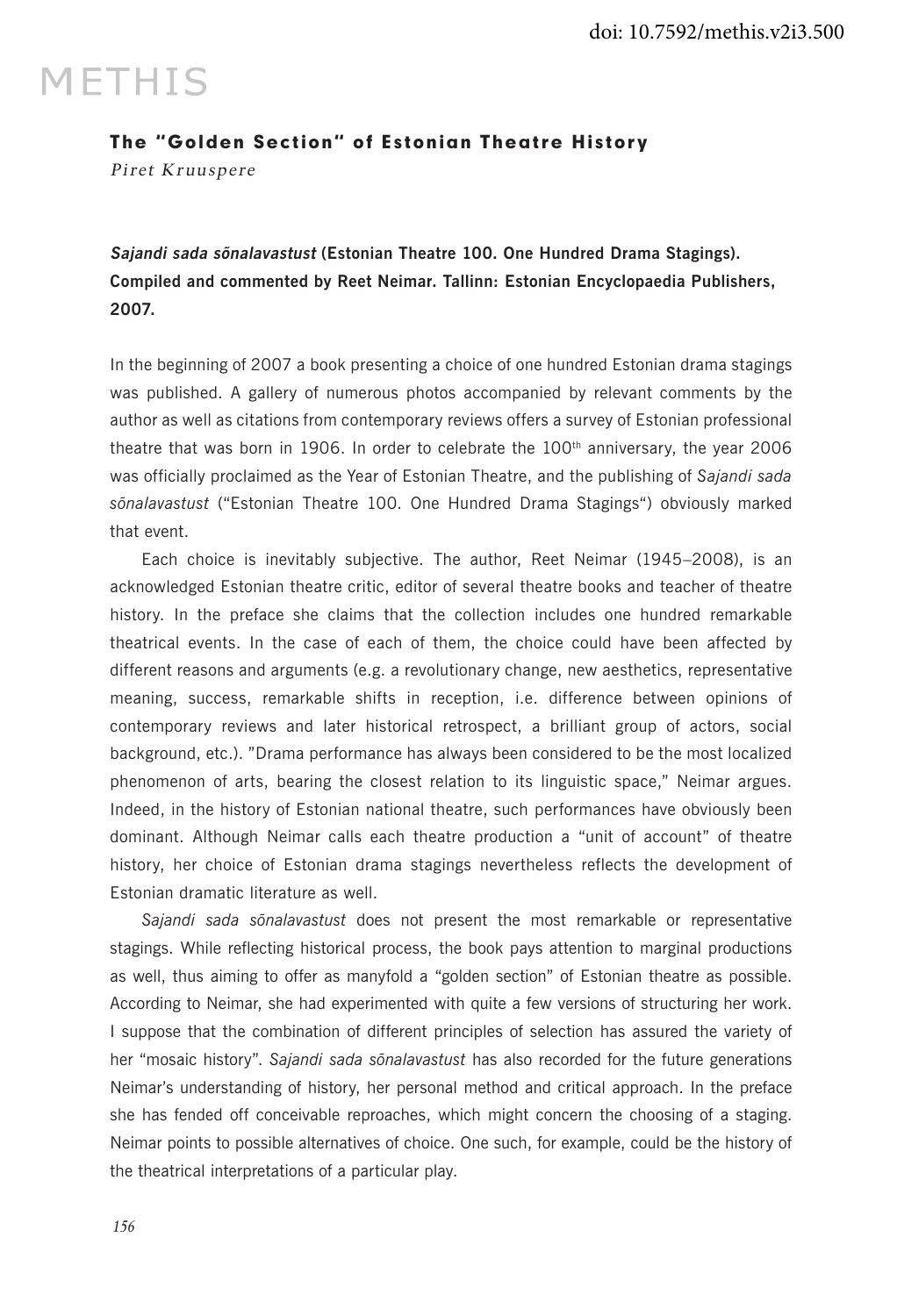Generally a double page has been reserved for each staging. The only exception to this rule occurs with the first professional productions, i.e. in the case of August Kitzberg's *Tuulte pöörises* ("In the Whirlwind"), staged by Karl Menning at the Vanemuine in Tartu, and Mait Metsanurk's *Päikese tõusul* ("At the Sunrise"), staged by Paul Pinna at the Estonia in Tallinn, both in 1906.

The composing process of the book presenting such a wealth of illustrative material was also affected by the availability and quality of photos. Therefore more attention has been paid to the later periods of history. As far as I know, the initial idea of the book was rather that of an illustrated album, and only due to Reet Neimar's personal initiative, the textual component was considerably enlarged. In some instances, the priority of photos is clearly evident. For example, in the case of the production of *Rätsepad Sillamatsil* ("Tailors from Sillamatsi", a play by the Latvian playwright Rūdolfs Blaumanis) by Priit Põldroos at 1938 at the Tallinn Workers' Theatre, a remarkable pictorial grouping of actors is presented (p. 62–63). On the other hand, a photo could have been chosen because of the fact that it presents prominent theatre people of the period, as for example in the case of Eduard Vilde's play *Pisuhänd* ("The Hobglobin"), staged by Ants Lauter in 1927 at the Estonia (p. 48).

As mentioned above, a history of various stage interpretations of individual works was not planned, but *Sajandi sada sõnalavastust* nevertheless includes examples of different stage versions of particular plays, be it a classic of Estonian or of world drama, like Shakespeare's "Hamlet". Such a comparison clearly works for the benefit of readers. August Kitzberg's play *Libahunt* ("The Werewolf") can serve as an example of how skillfully and economically the author has used the space in the columns of commentaries. Neimar manages to give an overview of a curious competition among three theatres in putting on this play in 1941 (p. 68). Similarly, in dealing with Mikk Mikiver's production of *Libahunt* at the Rakvere Theatre in 1986, she discusses as well this stage director's other interpretations of that play in the 1960s and 1970s (p. 166).

Thus, in spite of the number "one hundred" in the title of the book, the volume has been compiled so masterfully that it actually includes many more stage productions as well as theatre personalities. In her commentaries on particular productions, Neimar has sketched information about actors and stage directors. In the portrait of a children's theatre production "Little Lord Fauntleroy" from 1938, in which actress Salme Reek played the leading role, Reek's later and remarkably long stage career has been characterized in a proleptic way (p. 64). The book also presents brief but relevant descriptions of the work of directors like Kaarin Raid, Merle Karusoo, Ingo Normet, Kalju Komissarov, Juhan Viiding, etc. Neimar alludes briefly to Karusoo's Cassandra-like role in the context of contemporary Estonian theatre (p. 216), or mentions the affinity of Priit Pedajas to the plays of Brian Friel (p. 192). The treatment of specific stage productions can offer an insight into the development of a particular theatre. The author has stated that in her historical survey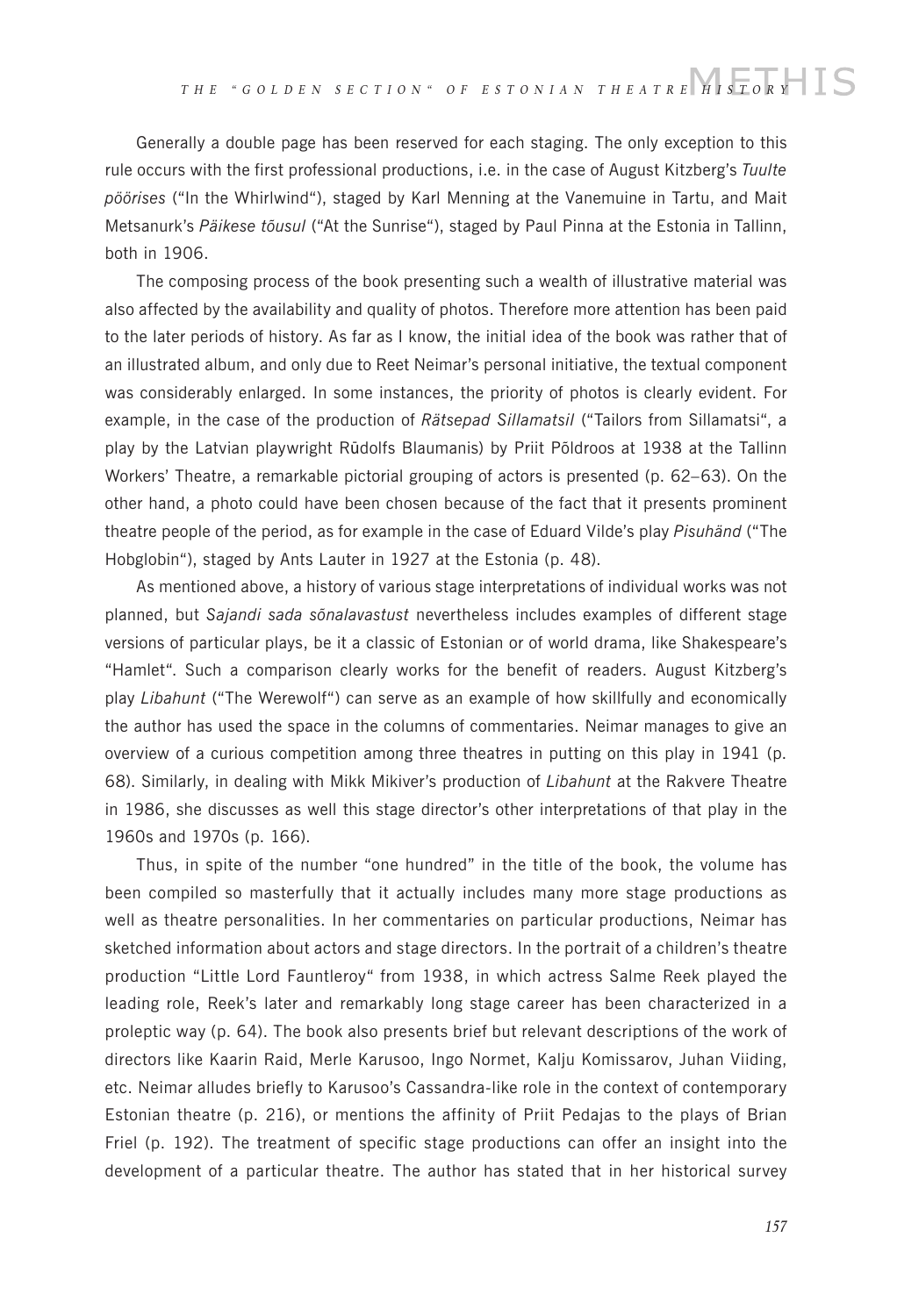## $\blacksquare$  $\blacksquare$  $\blacksquare$  $\blacksquare$  $\blacksquare$  $\blacksquare$  $\blacksquare$  $\blacksquare$  $\blacksquare$  $\blacksquare$  $\blacksquare$  $\blacksquare$  $\blacksquare$  $\blacksquare$  $\blacksquare$  $\blacksquare$  $\blacksquare$  $\blacksquare$  $\blacksquare$  $\blacksquare$  $\blacksquare$  $\blacksquare$  $\blacksquare$  $\blacksquare$  $\blacksquare$  $\blacksquare$  $\blacksquare$  $\blacksquare$  $\blacksquare$  $\blacksquare$  $\blacksquare$  $\blacksquare$  $\blacksquare$  $\blacksquare$  $\blacksquare$  $\blacksquare$  $\blacksquare$

provincial theatres have rather got shortchanged. In the context of the beginning of the  $21<sup>st</sup>$  century, she has consciously aimed at including the activities of possibly all theatres and groups.

One should pay attention to the balance of theatrical decades depicted in *Sajandi sada sõnalavastust*. Although Neimar has chosen 15 productions from the 21st century (the general number throughout the book varies from 6 to 9 productions per decade), the evident leader of the volume can, in this sense, be called the period of the 1970s. It has generally been accepted in the discourse of Estonian national theatre history that this decade was characterized by a remarkably rich and many-faceted theatrical life, and the author's choice (23 productions solely from the 1970s!) could be taken as an affirmation of this statement.

In the volume's pictorial and textual "kaleidoscope" readers can find depictions and descriptions of some memorable theatrical scenes, like the meeting of the Prince and the mysterious Mistress, the latter in a wheelchair, in the production by Evald Hermaküla of Paul-Eerik Rummo's *Tuhkatriinumäng* ("Cinderellagame") in 1969 (p. 102–103), or the legendary dance by Mikk Mikiver in the role of Lopahhin in Adolf Šapiro's staging of Chekhov's "The Cherry Orchard" in 1971 (p. 110–111), or the apocalyptical final scene in Jaan Tooming's 1976 stage version of *Põrgupõhja uus Vanapagan* ("The New Vanapagan from Põrgupõhja"), a novel by A. H. Tammsaare (p. 130–131).

The book also makes it possible to compare certain stagings through comparisons with later interpretations of the same play. A case in point is Arthur Miller's "Death of a Salesman" by Mikk Mikiver in 1970 and a later stage version by Ingo Normet in 2006 (p. 108). Parallels are drawn also between a particular native interpretation and a version of the same play staged by another Estonian director abroad. Gombrowicz's "The Wedding" by Mati Unt in 2000, for instance, is linked with Elmo Nüganen's version in Poland (p. 194). Neimar has paid special attention to certain bits of history, such as the theatre programmes of Mati Unt's productions, some brilliantly conceived minor roles or a promising acting debut. She also weaves into her text examples of general overviews or of social background, like stating that the year 1914 was a depressive one in Estonian theatre (p. 32), or that Grigori Kromanov's production of Gorky's "The Lower Depths", in 1968, marked the beginning of more severe process of searching for truth for Estonian theatre in general (p. 100).

Neimar's webbing of comparisons branches into different directions – it's one of the characteristic features of her style. At the same time she is well aware of the whole structure and keeps expanding it. Plurality of viewpoints and inner polyphony of text(s) is characteristic of her work in general. In *Sajandi sada sõnalavastust* this polyphony is created by the panorama of her examples. Quotations from contemporary critics support her choices. Additional citations illustrate the development of national theatre criticism as well as the dynamics of its "personnel" through different historical periods. The Estonian theatre community knows Reet Neimar's deep devotion to the plays by Chekhov, and in the pages